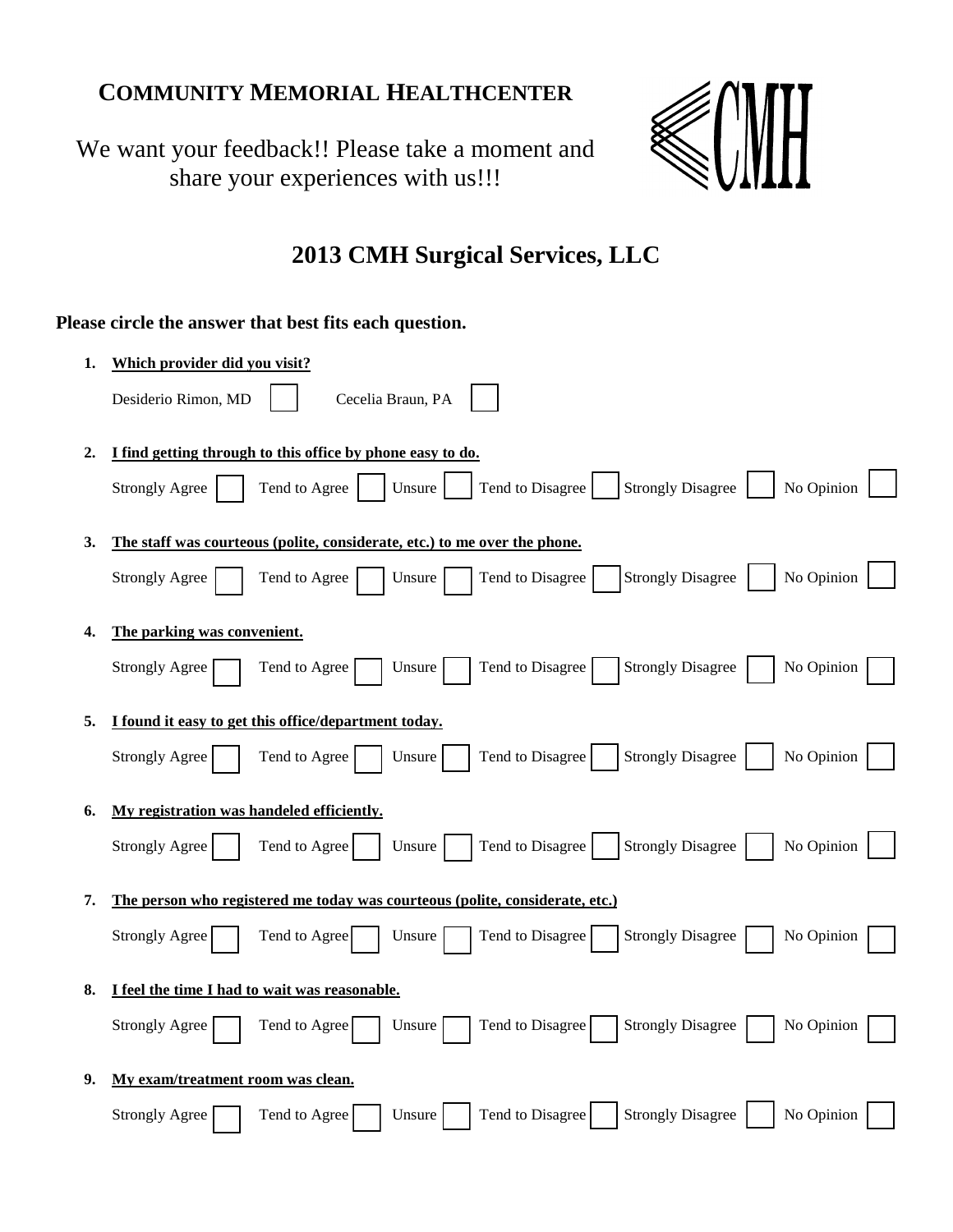|     | 10. My overall impression is that this is a clean office.                                                      |  |  |
|-----|----------------------------------------------------------------------------------------------------------------|--|--|
|     | Strongly Disagree<br>Tend to Agree<br>Tend to Disagree<br>No Opinion<br><b>Strongly Agree</b><br>Unsure        |  |  |
|     | 11. I was provided the privacy I needed.                                                                       |  |  |
|     | Tend to Disagree<br>Strongly Disagree<br>Tend to Agree<br>No Opinion<br><b>Strongly Agree</b><br>Unsure        |  |  |
|     | 12. The staff introduced themselves to me.                                                                     |  |  |
|     | Tend to Disagree<br><b>Strongly Disagree</b><br>Tend to Agree<br>No Opinion<br><b>Strongly Agree</b><br>Unsure |  |  |
|     | 13. The staff was courteous (polite, considerate, etc.)                                                        |  |  |
|     | Tend to Disagree   Strongly Disagree<br>No Opinion<br>Tend to Agree<br><b>Strongly Agree</b><br>Unsure         |  |  |
|     | 14. The staff thoroughly explained things (tests, procedures, etc.)                                            |  |  |
|     | Tend to Disagree<br><b>Strongly Disagree</b><br><b>Strongly Agree</b><br>Tend to Agree<br>No Opinion<br>Unsure |  |  |
| 15. | The care I received from the staff was good.                                                                   |  |  |
|     | <b>Strongly Agree</b><br>Tend to Agree<br>Tend to Disagree<br><b>Strongly Disagree</b><br>No Opinion<br>Unsure |  |  |
|     | 16. The staff responded to my needs as a patient.                                                              |  |  |
|     | Tend to Disagree<br><b>Strongly Disagree</b><br>Tend to Agree<br>No Opinion<br><b>Strongly Agree</b><br>Unsure |  |  |
| 17. | The physician/provider was courteous (polite, considerate, etc.)                                               |  |  |
|     | Tend to Disagree<br><b>Strongly Disagree</b><br>No Opinion<br><b>Strongly Agree</b><br>Tend to Agree<br>Unsure |  |  |
|     | 18. The Physician/provider thoroughly explained things (tests, procedures, etc.)                               |  |  |
|     | No Opinion<br>Tend to Disagree<br><b>Strongly Disagree</b><br><b>Strongly Agree</b><br>Tend to Agree<br>Unsure |  |  |
|     | 19. I feel the physician/provider spent enough time with me.                                                   |  |  |
|     | <b>Strongly Disagree</b><br>No Opinion<br>Tend to Disagree<br>Tend to Agree<br>Unsure<br><b>Strongly Agree</b> |  |  |
| 20. | The care I received from the physician/provider was good.                                                      |  |  |
|     | Strongly Disagree<br>Tend to Disagree<br>No Opinion<br>Tend to Agree<br>Unsure<br><b>Strongly Agree</b>        |  |  |
|     | 21. I (or my family) was given information about how to care for myself at home.                               |  |  |
|     | Tend to Agree<br>Tend to Disagree<br><b>Strongly Disagree</b><br>No Opinion<br><b>Strongly Agree</b><br>Unsure |  |  |